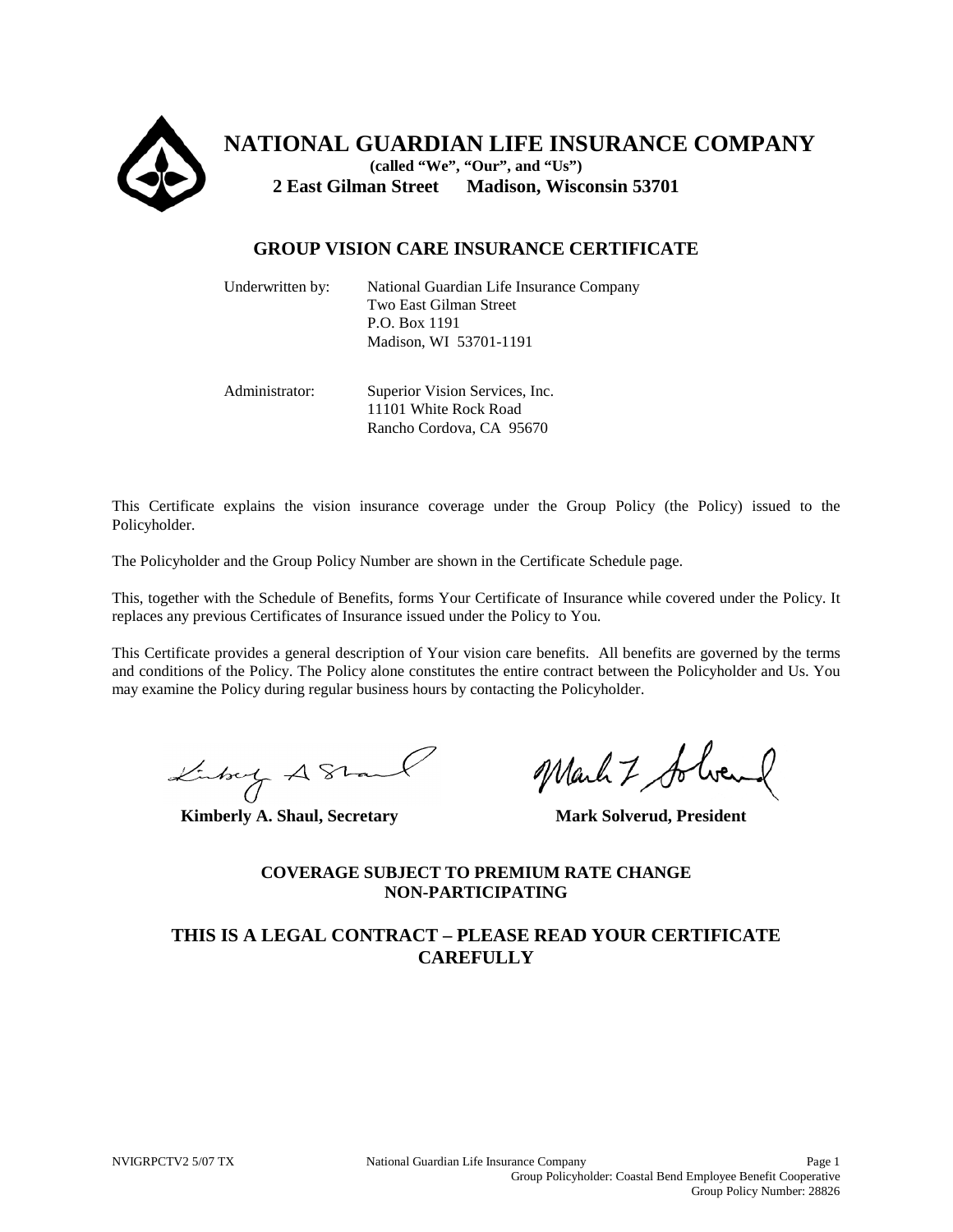# **COMPLAINT NOTICE**

## **IMPORTANT NOTICE**

To obtain information or to make a complaint:

You may call National Guardian Life Insurance Company's toll-free telephone number for information or to make a complaint at:

## **1-800-548-2962**

You may also write to National Guardian Life Insurance Company at:

> c/o Superior Vision Services, Inc. 11101 White Rock Road Rancho Cordova, CA 95670

You may contact the Texas Department of Insurance to obtain information on companies, coverages, rights or complaints at:

## **1-800-252-3439**

You may write the Texas Department of Insurance: P.O. Box 149104 Austin, TX 78714-9104

Fax: 512-490-1007

Web: www.tdi.texas.gov

E-Mail: ConsumerProtection@tdi.texas.gov

## **PREMIUM OR CLAIM DISPUTES:**

Should you have a dispute concerning your premium or about a claim, you should contact your agent first. If the dispute is not resolved, you may contact the Texas Department of Insurance.

## **ATTACH THIS NOTICE TO YOUR POLICY:**

This notice is for information only and does not become part or condition of the attached document.

## **AVISO IMPORTANTE**

Para obtener informacion o para presenter una queja:

Usted puede llamar al numero de teléfono gratuito de National Guardian Life para obtener información o para presentar una queja al:

### **1-800-548-2962**

Usted tambien puede escribir a la oficina National Guardian Life Insurance Company:

> c/o Superior Vision Services, Inc. 11101 White Rock Road Rancho Cordova, CA 95670

Usted puede comunicarse con el Departamento de Seguros de Texas para obtener información sobre companias, coberturas, derechos, o quejas al:

## **1-800-252-3439**

Usted puede escribir al Departmento de Seguros de Texas a:

> P.O. Box 149104 Austin, TX 78714-9104

Fax: 512-490-1007

Sitio: www.tdi.texas.gov

E-Mail: ConsumerProtection@tdi.texas.gov

## **DISPUTAS POR PRIMAS DE SEGUROS O RECLAMACIONES:**

Si tiene una disputa relacionada con su prima de seguro o con una reclamacion, usted debe comunicarse con el agente primero. Si la disputa no es resuelta, usted puede comunicarse con el Departamento de Seguros de Texas.

## ADJUNTE ESTE AVISO A SU POLIZA:

Este aviso es solamente para propositos informativos y no se convierte en parte o en condición del documento adjunto.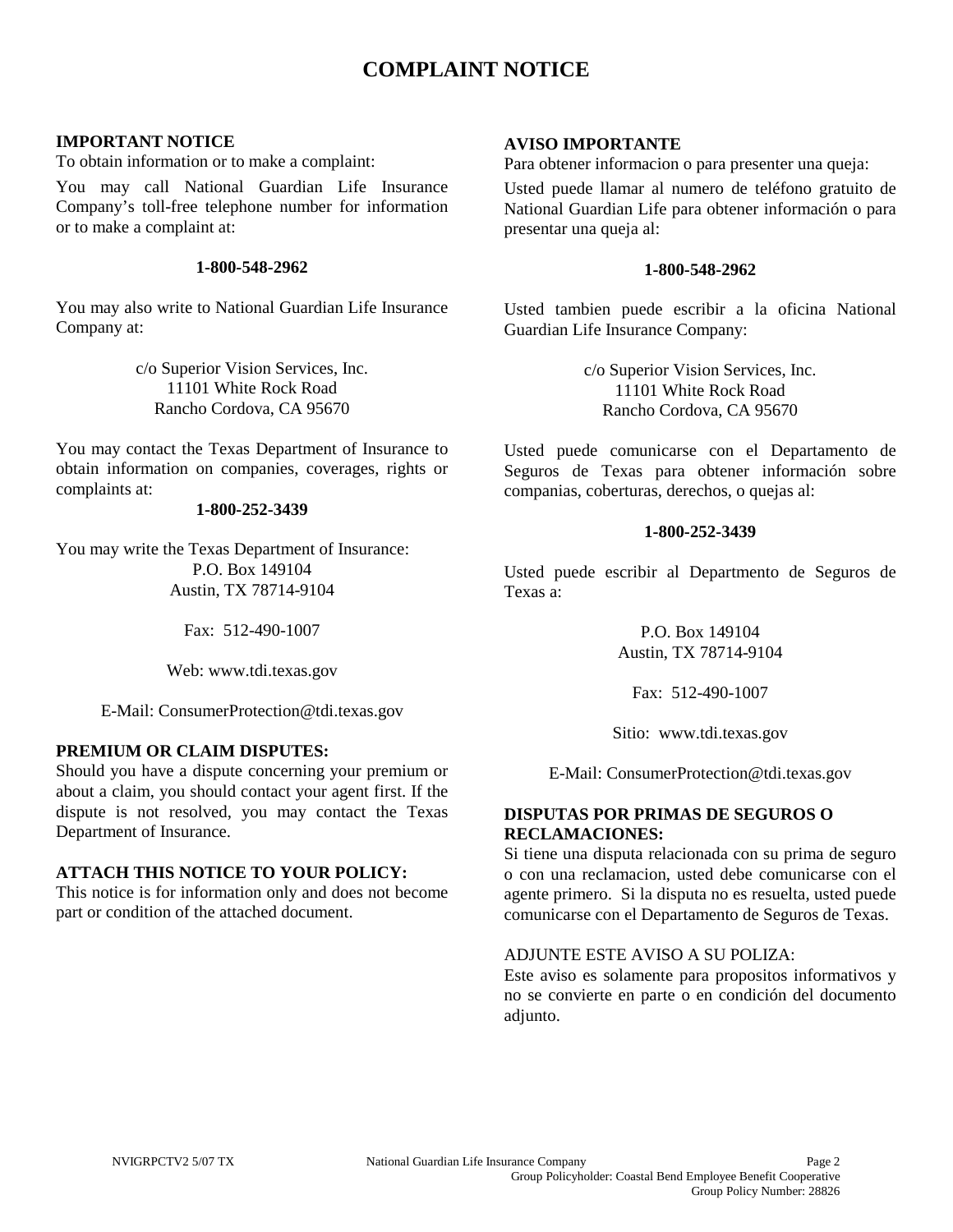## **TABLE OF CONTENTS**

| PART I.    |                                     |  | Page 4                       |        |
|------------|-------------------------------------|--|------------------------------|--------|
| PART II.   |                                     |  |                              | Page 5 |
| PART III.  |                                     |  |                              | Page 6 |
| PART IV.   |                                     |  | Page 8                       |        |
|            | A.<br><b>B.</b>                     |  | Page 8<br>Page 8             |        |
| PART V.    |                                     |  | Page 8                       |        |
| PART VI.   |                                     |  | Page 9                       |        |
| PART VII.  |                                     |  | Page 9                       |        |
| PART VIII. |                                     |  | Page 9                       |        |
|            | A.<br>$\bf{B}$ .<br>$\mathcal{C}$ . |  | Page 9<br>Page 10<br>Page 10 |        |
| PART IX.   |                                     |  | Page 10                      |        |
|            | А.<br><b>B.</b>                     |  | Page 10<br>Page 10           |        |
| PART X.    |                                     |  | Page 11                      |        |
|            | A.<br>B <sub>1</sub>                |  | Page 11<br>Page 11           |        |
| PART XI.   |                                     |  | Page 12                      |        |
| PART XII.  |                                     |  | Page 13                      |        |
| PART XIII. |                                     |  | Page 14                      |        |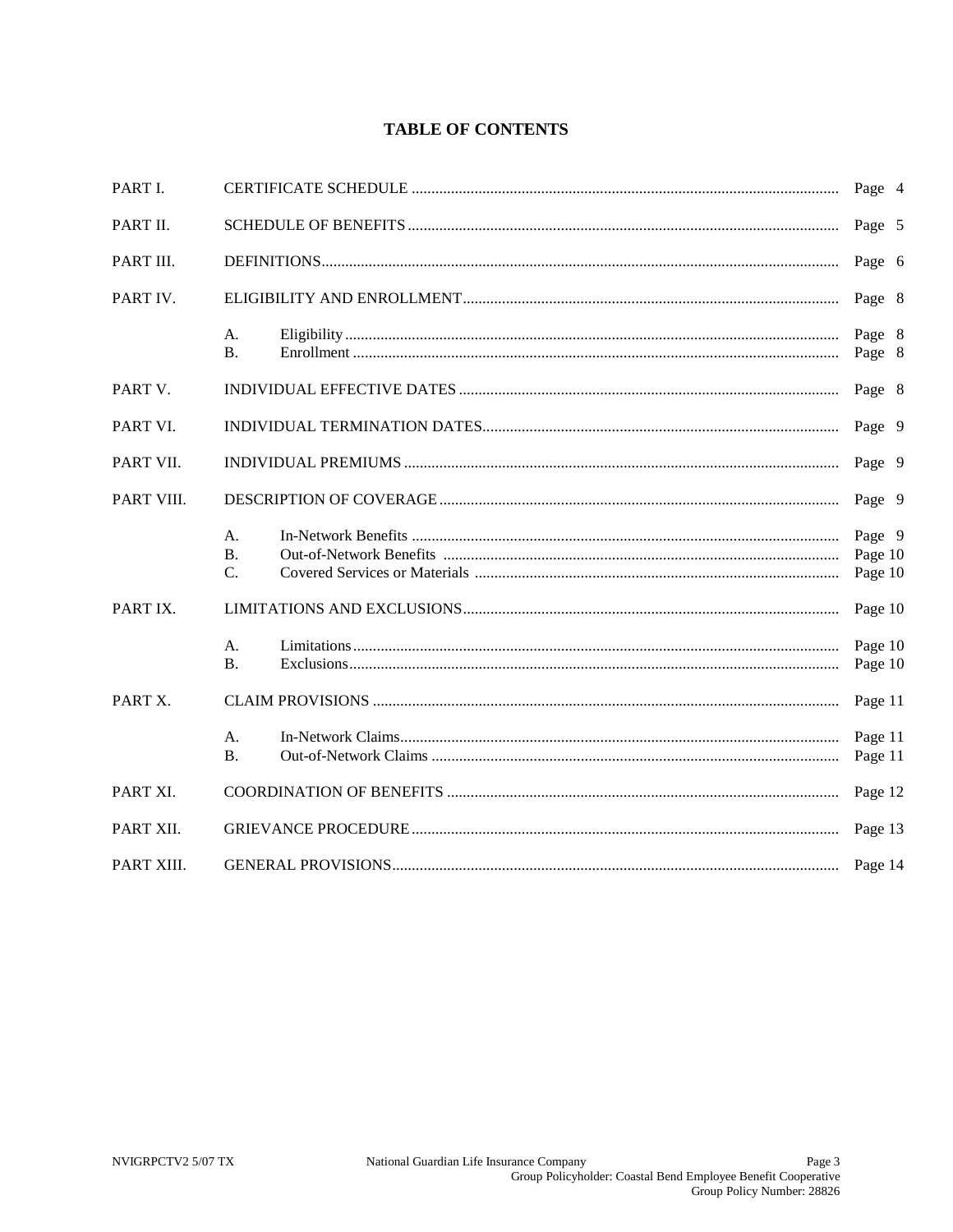## **PART I. CERTIFICATE SCHEDULE**

| <b>Policyholder:</b>              | <b>Coastal Bend Employee Benefit Cooperative</b>                 |  |
|-----------------------------------|------------------------------------------------------------------|--|
| <b>Group Policy Number:</b>       | 28826                                                            |  |
| <b>Effective Date:</b>            | Initial – September 1, 2008; Current Renewal – September 1, 2016 |  |
| <b>Initial Term:</b>              | 36 Months from Effective Date                                    |  |
| <b>Eligible Classes:</b>          | All employees working at least 20 hours per week                 |  |
| <b>Waiting Period:</b>            | $1st$ of the month following or coinciding with date of hire     |  |
| <b>Mode of Premium Payment:</b>   | <b>MONTHLY</b>                                                   |  |
| <b>Method of Premium Payment:</b> | Remitted by Policyholder                                         |  |
| <b>Premium Due Date:</b>          | $1st$ of every month                                             |  |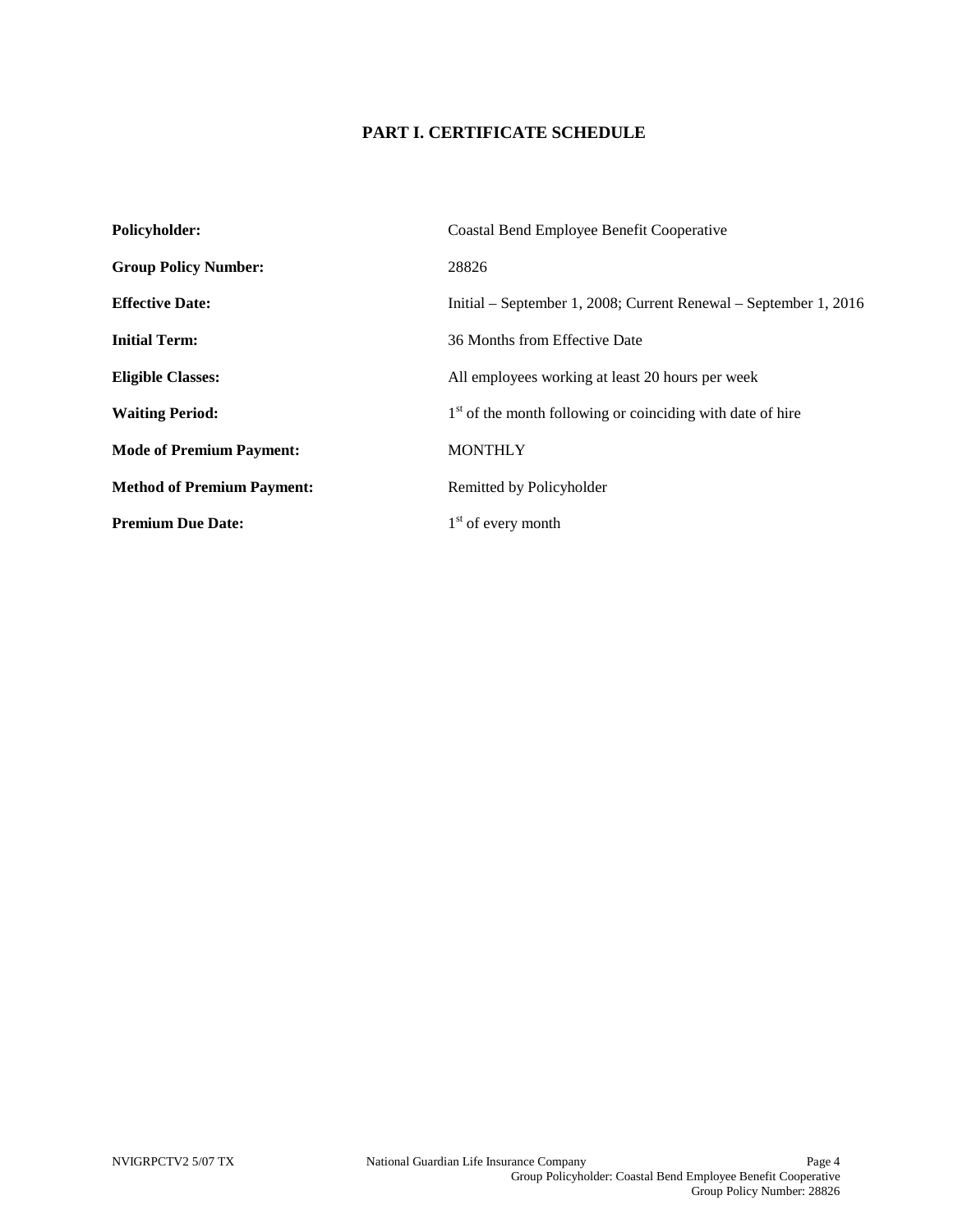## **PART II. SCHEDULE OF BENEFITS**

| <b>FREQUENCY OF SERVICES</b>                        |                      |  |  |
|-----------------------------------------------------|----------------------|--|--|
| Your Certificate is on a Rolling Benefit Plan Basis |                      |  |  |
| <b>Vision Exam:</b>                                 | Once every 12 Months |  |  |
| <b>Eyeglass Lenses:</b>                             | Once every 12 Months |  |  |
| <b>Frames:</b>                                      | Once every 12 Months |  |  |
| <b>Contact Lenses:</b>                              | Once every 12 Months |  |  |
| <b>Contact Lens Fit:</b>                            | Once every 12 Months |  |  |

| <b>CO-PAY (PER INSURED)</b>    |                       |                          |  |  |
|--------------------------------|-----------------------|--------------------------|--|--|
|                                | In-Network Providers: | Out-of-Network Provider: |  |  |
| <b>Vision Exam:</b>            | \$10                  | \$10                     |  |  |
| <b>Eyeglass Lenses/Frames:</b> | \$25                  | \$25                     |  |  |
| <b>Contact Lens Fit:</b>       | \$25                  | Not Covered              |  |  |

| <b>BENEFITS AND ALLOWANCES</b> <sup>1</sup>     |                                                       |                          |  |
|-------------------------------------------------|-------------------------------------------------------|--------------------------|--|
|                                                 | In-Network Providers: <sup>6</sup>                    | Out-of-Network Provider: |  |
| <b>Vision Exam:</b>                             |                                                       |                          |  |
| Ophthalmologist (M.D.)                          | Covered in Full                                       | \$42 Allowance           |  |
| Optometrist (O.D.)                              | Covered in Full                                       | \$37 Allowance           |  |
| Materials-Eyeglass Lenses: <sup>3</sup>         |                                                       |                          |  |
| Single Vision                                   | Covered in Full                                       | \$32 Allowance           |  |
| Progressive                                     | Covered up to the providers<br>retail trifocal amount | \$61 Allowance           |  |
| <b>Bifocals</b>                                 | Covered in Full                                       | \$46 Allowance           |  |
| Trifocals                                       | Covered in Full                                       | \$61 Allowance           |  |
| Lenticular                                      | Covered in Full                                       | \$84 Allowance           |  |
| Materials - Frames: <sup>3</sup>                | \$125 Allowance                                       | \$68 Allowance           |  |
| <b>Materials – Contact Lenses:</b> <sup>4</sup> |                                                       |                          |  |
| Non-Elective <sup>5</sup>                       | Covered in Full                                       | \$210 Allowance          |  |
| Elective                                        | \$120 Allowance                                       | \$100 Allowance          |  |
| <b>Contact Lens Fit:</b> <sup>2</sup>           |                                                       |                          |  |
| Standard/Daily Wear                             | Covered in Full                                       | Not Covered              |  |
| Specialty/Extended Wear                         | \$50 Allowance                                        | Not Covered              |  |

<sup>1</sup> Where an "Allowance" is shown, You are responsible for paying any charges in excess of the Allowance.

 $2<sup>2</sup>$  If you use the services of an In-Network Provider but take advantage of a sale, coupon, or other in-store special, the Provider may require that you pay in full and submit Your receipt for reimbursement at the Outof-Network allowance.

<sup>3</sup> Eyeglass Lenses and Frames are paid in lieu of the Contact Lenses benefit.

<sup>4</sup> The Contact Lenses Benefit is paid in lieu of Eyeglass Lenses and Frames.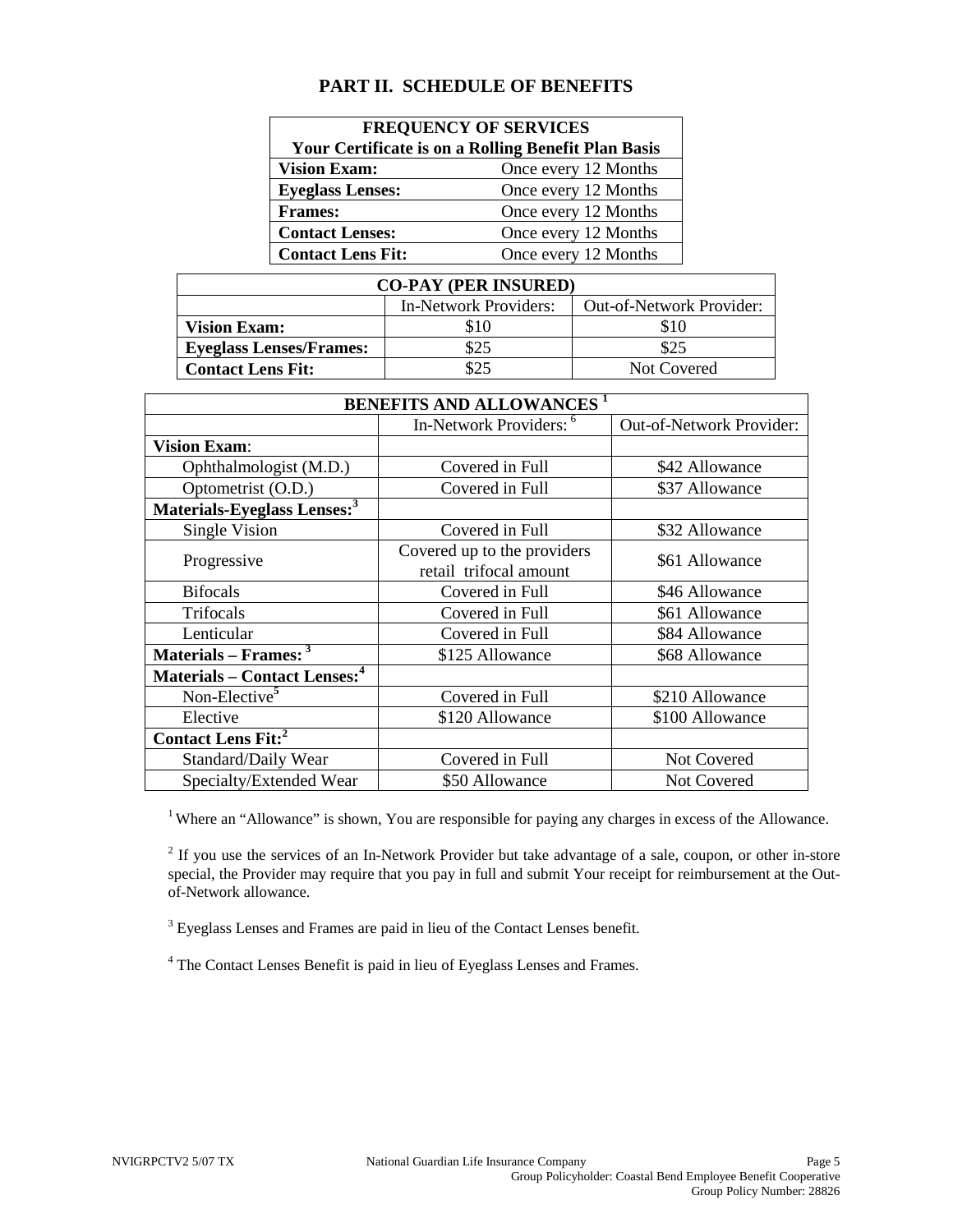## **PART III. DEFINITIONS**

**Administrator -** The entity which provides complete service and facilities for the writing and servicing of the Policy as agreed to in a contract with Us.

**Claim -** A request for payment of benefits under this Certificate.

**Co-Pay –** An Insured's share of the costs for Covered Services or Materials that are provided by an In-Network Provider. The Co-Pay is paid directly to the Provider at the time services are rendered. If an Out-of-Network Provider is used, the Co-Pay will be deducted from the Out-of-Network Allowance at the time We pay benefits. Co-Pay amounts are listed in the Schedule of Benefits.

**Contact Lenses, Elective** – Elective contact lenses refer to contact lenses an Insured chooses to wear instead of eyeglasses for reasons of comfort or appearance.

**Contact Lenses, Non-Elective** – Non-elective Contact Lenses refer to contact lenses that are prescribed solely for the purpose of correcting one (1) of the following medical conditions. These conditions prevent the Insured from achieving a specified level of visual acuity (performance) through the wearing of conventional eyeglasses.

- 1. Aphakia (after cataract surgery). A pair of prescription single vision or multifocal eyeglass lenses and an eyeframe can be provided in addition to Non-Elective Contact Lenses for this condition.
- 2. When visual acuity cannot be corrected to twenty/seventy (20/70) in the better eye except through the use of Contact Lenses (must be twenty/sixty (20/60) or better).
- 3. Anisometropia of 4.0 diopters or more, provided visual acuity improves to twenty/sixty (20/60) or better in the weak eye.
- 4. Keratoconus.

Reimbursement of Non-Elective Contact Lenses will be considered as payment in full if utilizing the services of an In-Network Provider. This benefit provides coverage for the Materials only. It does not include the Contact Lens Fitting fee.

**Covered Dependent –** Means an Eligible Dependent who is insured under this Certificate.

**Covered Services or Materials –** Means the Vision Exam services and Materials that qualify for benefits under the Group Policy. Covered Services or Materials are shown in the Schedule of Benefits.

**Eligible Class –** Means the group of people who are eligible for coverage under the Group Policy. The Members of the Eligible Classes are shown in the Certificate Schedule. Each Member of the Eligible Class will qualify for insurance on the date He completes the required Waiting Period, if any.

#### **Eligible Dependent** - Means a person listed below:

- 1. Your spouse;
- 2. Your or Your spouse's unmarried: (a) natural child; (b) stepchild; (c) foster child; (d) adopted child or child during the pendency of adoption: (e) a child for whom You are required by a court order, administrative order or a medical support order to provide health insurance coverage; or (f) grandchild who is dependent on you for federal income tax purposes. Such child(ren) must:
	- (1) be less than 25 years old; or
	- (2) have become incapable of self-support because of mental retardation or physical handicap while insured under this Certificate and prior to reaching age 25. The child must be dependent on You for support and maintenance. We must receive proof of incapacity within thirty-one (31) days after coverage would otherwise terminate. Then, coverage will continue for as long as Your insurance stays in force and the child remains incapacitated. Additional proof may be required from time to time but not more often than once a year after the child attains age 25.

**Eyeglass Lenses** – A standard glass or plastic (CR39) lens, which is optically clear, that will fit an eyeglass frame with a lens size less than 61mm in length. Standard multifocal lenses include segments through flat top thirty-five (35) for plastic bifocal and lenticular lenses, through flat top twenty-eight (28) for glass trifocals, and through flat top thirty-five (35) for plastic trifocals.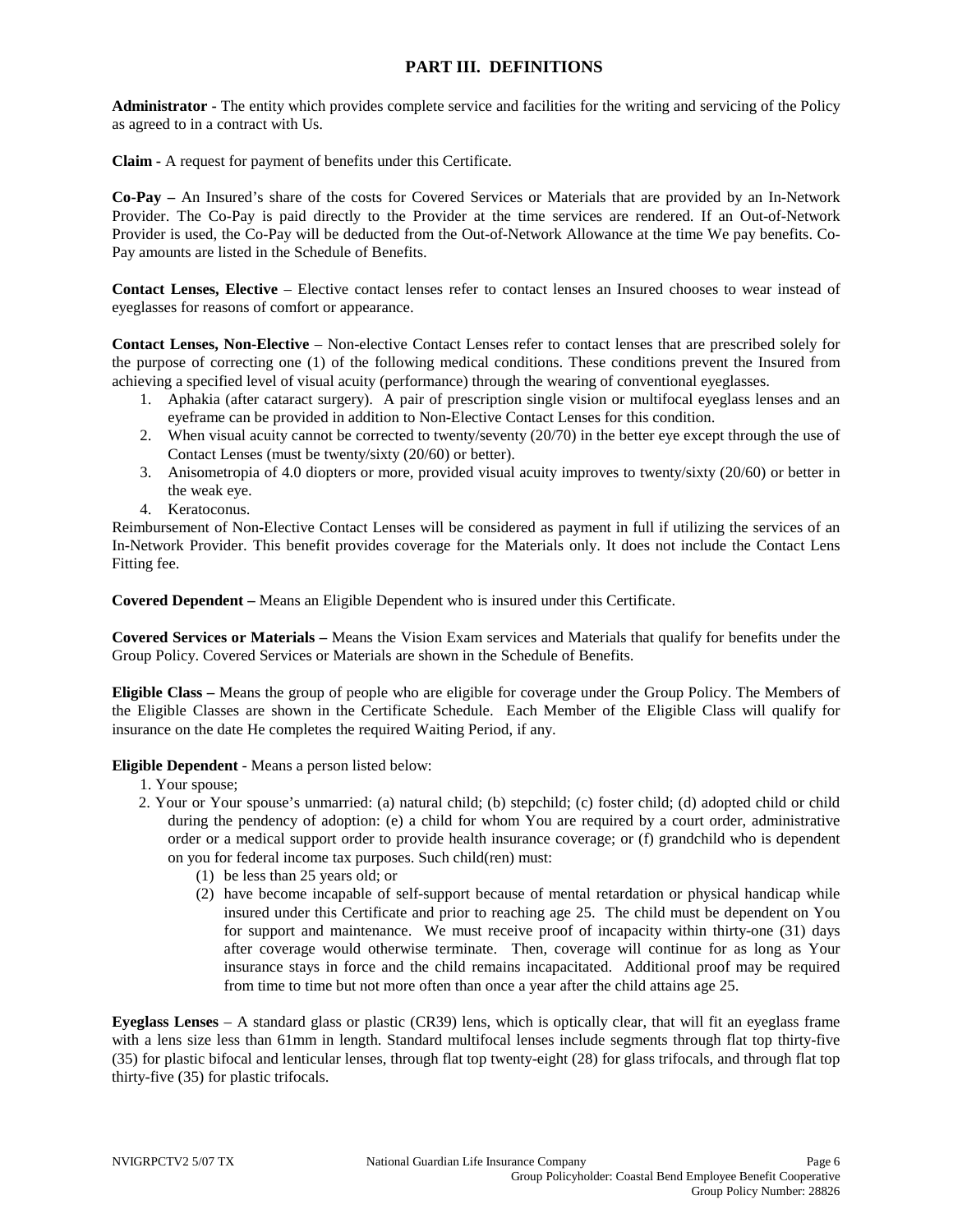**He, Him and His** – Refers to the male or female gender.

**Immediate Family Member –** An Insured's parent, step-parent, spouse, child, step-child, brother or sister.

**Initial Term -** The period following the group's initial effective date and shown in the Certificate Schedule. Rates are guaranteed not to change during this period.

**In-Network Provider -** An Ophthalmologist, Optometrist or Optician who has entered into a agreement with the Administrator to provide Covered Services or Materials at an agreed to cost. When an In-Network Provider is used, the Insured will generally incur less out-of-pocket cost for the services rendered.

**In-Network Provider Directory -** A list of In-Network Providers and the services they are contracted for in Your area. The list will be updated periodically.

**Insured** – Means You (the Insured Member) and each Covered Dependent.

**Insured Member–** Means a person:

- 1. who is a Member of an Eligible Class; and
- 2. who has qualified for insurance by completing the Waiting Period, if any; and
- 3. for whom insurance under the Policy has become effective.

**Late Entrant –** Any Member or Eligible Dependent enrolling more than 31 days after first becoming eligible for coverage. Benefits may be limited for Late Entrants. See the section titled "Limitations."

**Materials –** Means corrective Eyeglass Lenses, Frames and Contact Lenses.

**Member –** Means a person who belongs to an Eligible Class of the Policyholder.

**Ophthalmologist**- A person who is licensed by the state in which he or she practices as a Doctor of Medicine or Osteopathy and is qualified to practice within the medical specialty of ophthalmology. The Ophthalmologist cannot be 1) the Insured; 2) an Immediate Family Member; or 3) retained by the Policyholder.

**Optician** – A person or business that grinds and/or dispenses Eyeglass Lenses and Contact Lenses prescribed by either an Optometrist or Ophthalmologist. The Optician cannot be: 1) the Insured; 2) an Immediate Family Member; or 3) retained by the Policyholder. The Optician must be licensed by the state in which services are rendered, if such state requires licensing.

**Optometrist** – A person licensed to practice optometry as defined by the laws of the state in which services are rendered. The Optometrist cannot be 1) the Insured; 2) an Immediate Family Member; or 3) retained by the Policyholder.

**Out-of-Network Provider –** An Ophthalmologist, Optometrist or Optician who is not an In-Network Provider. These providers have not entered into an agreement with Us to limit their charges. They are not listed in the In-Network Provider Directory.

**Plano Lens -** A lens that has no refractive power.

**Policyholder -** The entity stated on the front page of the Policy.

**Re-enrollee -** Any Insured who terminated his coverage, and then subsequently re-enrolled for coverage at a later date. Benefits may be limited for Re-enrollees.

**Rolling Benefit Plan –** Benefits begin anew twelve (12) months from the date of service.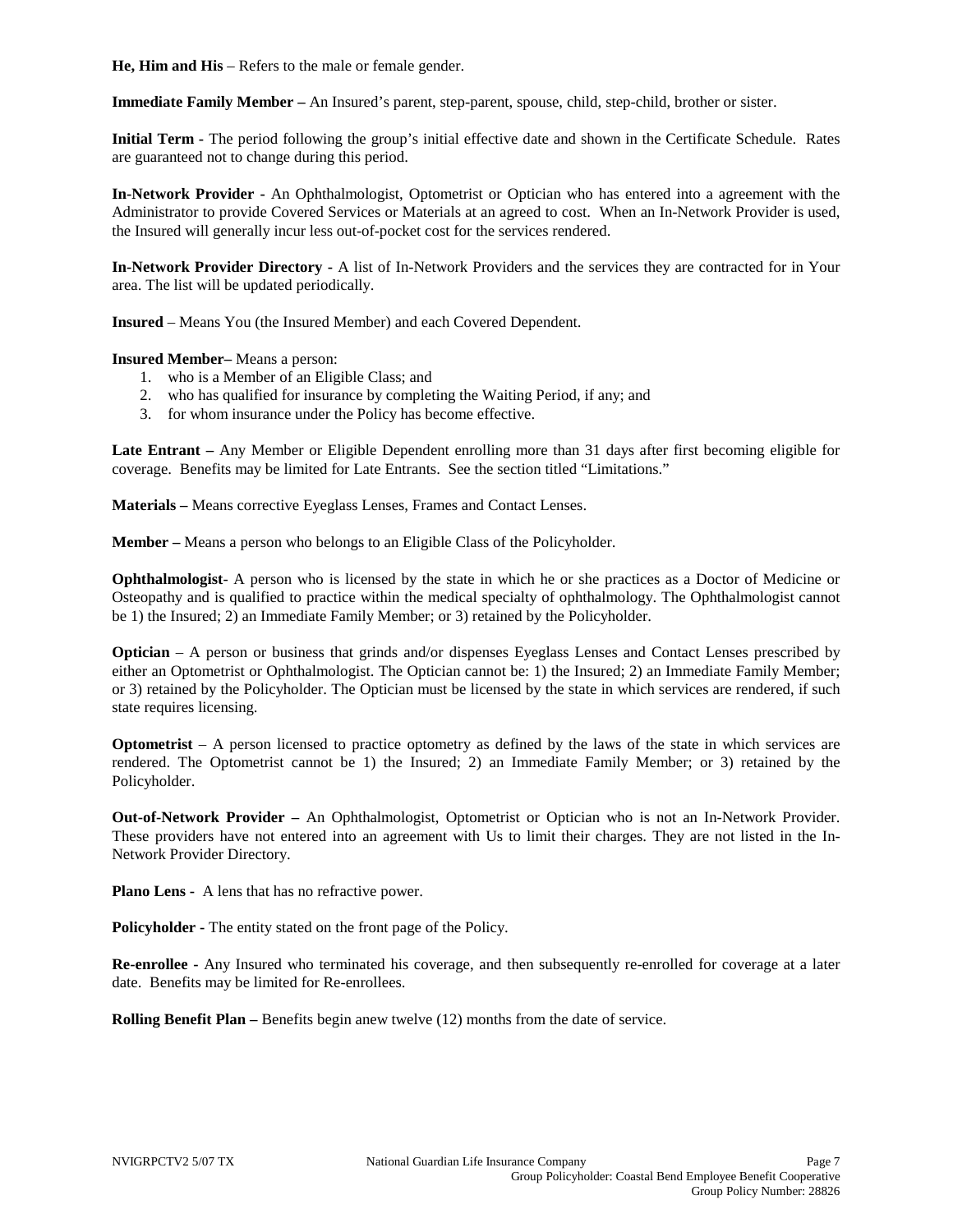**Vision Exam –** An examination of principal vision functions. A Vision Exam includes, but is not limited to, case history, examination for pathology or anomalies, job visual analysis, refraction, visual field testing and tonometry, if indicated. The exam must be consistent with the community standards, rules and regulations of the jurisdiction in which the provider's practice is located.

**You or Your** – The Insured Member.

**Waiting Period** - The period of time a Member must wait before He is eligible for coverage. The Waiting Period, if any, is specified in the Policyholder's Group Application and shown in the Certificate Schedule.

## **PART IV. ELIGIBILITY AND ENROLLMENT**

#### **A. ELIGIBILITY**

To be eligible for coverage under the Policy, an individual must:

- 1. be a Member of an Eligible Class of the Policyholder, as defined in the Certificate Schedule; and
- 2. satisfy the Waiting Period, if any.

The Member's Eligible Dependents are also eligible for coverage, provided that Dependent coverage is provided under the Policy.

Dual Eligibility Status: If both a Member and his spouse are in an Eligible Class of the Policyholder, enrollment will default to the Policyholder's rules.

#### **B. ENROLLMENT**

The term "Enrollment" means written or electronic application for coverage on an enrollment form furnished or approved by Us. Coverage will not become effective until the Members have enrolled themselves and their Eligible Dependents, and paid the required premium, if any.

Initial Enrollment: Members should enroll themselves and their Eligible Dependents within 31 days of the Waiting Period. Individuals who enroll after this time are considered Late Entrants.

Open Enrollment: Members may enroll themselves and their Eligible Dependents during an open enrollment period. Open enrollment is a period of time specified by the Policyholder. It usually occurs once each Calendar Year but may, at the Policyholder's discretion, occur more frequently. Other changes may also be restricted to Open Enrollment periods.

Late Entrants: Members who do not enroll themselves or their Eligible Dependents within the Initial Enrollment period, may not enroll until the next Open Enrollment period unless there is a change in family status, as described below.

Change in Family Status: Members may enroll or change their coverage if a change in family status occurs, provided written application to enroll is made within thirty-one (31) days of the event. A change in family status means any of the following events:

- 1. Marriage;
- 2. Divorce or legal separation;
- 3. Birth or adoption of a child;
- 4. Death of a spouse or child;
- 5. Other changes as permitted by the Policyholder.

## **PART V. INDIVIDUAL EFFECTIVE DATES**

Your coverage will be effective on the later of the following dates, provided that any required premium is paid to Us:

- 1. the Policyholder's Effective Date, shown on the Certificate Schedule; or
- 2. the date You meet all the Eligibility and Enrollment requirements.

For Eligible Dependents acquired after Your effective date of coverage, by reason of marriage, birth or adoption, coverage is effective on the date specified by the Policyholder. This is subject to our receipt of the required Enrollment and payment of the premium, if any.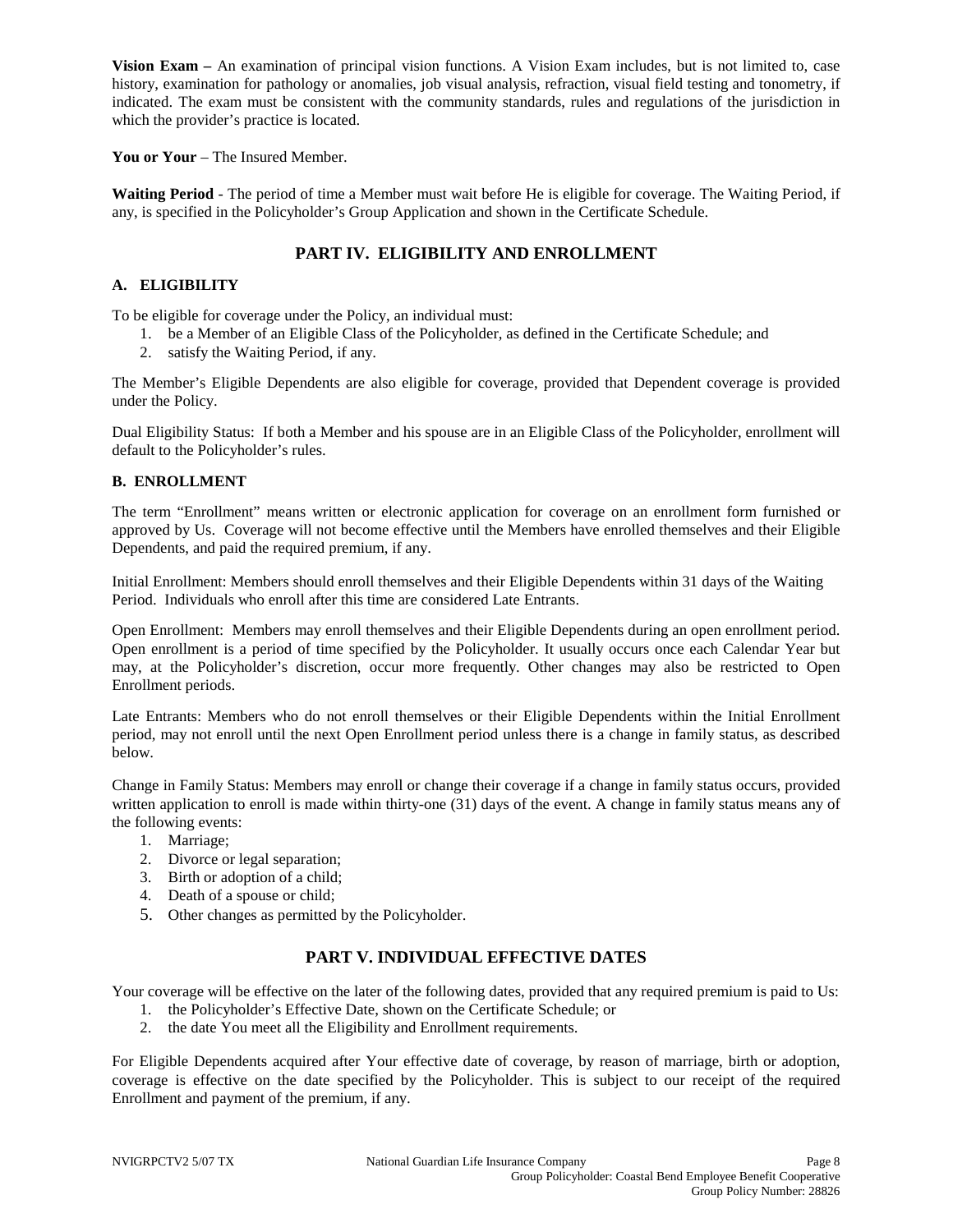Newborn Coverage: Any child born to You or Your Covered Dependent spouse is covered from the moment of birth to thirty-one (31) days. A notice of birth, together with any additional premium, must be submitted to Us within thirty-one (31) days of the birth in order to continue the coverage beyond the initial thirty-one (31) day period.

Adopted Children: A child adopted by You is covered from the date that You become a party to a suit in which You seek to adopt the child. Coverage will continue unless the child's adoption is disrupted prior to legal adoption. A notice of your becoming a party to the adoption of a child, together with any additional premium, must be submitted to Us within thirty-one (31) days of the date of Your notice in order to continue the coverage beyond the initial thirty-one (31) day period.

## **PART VI. INDIVIDUAL TERMINATION DATES**

Coverage for You and all Covered Dependents stops on the earliest of the following dates:

- 1. the date the Policy terminates;
- 2. the date the Policyholder's coverage terminates under the Policy;
- 3. the last day of the month in which You are no longer an eligible Member;
- 4. the date You die;
- 5. on any premium due date, if full payment for Your insurance is not made within thirty-one (31) days following the premium due date.

In addition, coverage for each Covered Dependent stops on the earliest of:

- 1. the date He is no longer an Eligible Dependent;
- 2. the date We receive your request to terminate Covered Dependent coverage. This is subject to any limitation imposed by the Policyholder as to when a change is permitted; e.g. under an Open Enrollment period.

## **PART VII. INDIVIDUAL PREMIUMS**

Members may be required to contribute, either in whole or in part, to the cost of their insurance. This is subject to the terms established by the Policyholder. Your premium contributions, if required, are remitted to Us in one (1) of two (2) ways:

- 1. You contribute to the cost of the insurance through the Policyholder, who then submits payment to Us; or
- 2. You pay Your premiums directly to Us.

The Certificate Schedule shows the method of premium payment.

The first premium is due on the Effective Date. Premiums after the first are due on the Premium Due Date or within the grace period.

Grace Period: A grace period of thirty-one (31) days is granted for the payment of each premium due after the first. The coverage stays in force if the premium is paid during this grace period, unless We are given written notice that the insurance is to be ended before the Grace Period. We may require payment of any pro-rata premium for the time the insurance was in effect during the Grace Period.

Right to Change Premiums: We have the right to change the premium rates on any premium due date on or after the Initial Term. After the Initial Term, We will not increase the premium rates more than once in a twelve (12) month period. We will give the Policyholder written notice at least sixty (60) days in advance of any change. All changes in rates are subject to terms outlined in the Policy.

## **PART VIII. DESCRIPTION OF COVERAGE**

We pay a benefit if an Insured receives Covered Services or Materials at the allowable Frequency while his coverage under this Certificate is in force. An Insured may choose to receive vision care services from either an In-Network Provider or an Out-of-Network Provider. If an In-Network Provider is chosen, the Insured will generally incur less out-of-pocket cost (unless the Policyholder has selected an In-Network Provider Plan only.)

#### **A. In-Network Benefits**

When You enroll for coverage, an In-Network Provider Directory will be made available to You with the names, phone numbers and addresses of In-Network Providers. A provider's status may occasionally change. We recommend that You call the Administrator to verify the provider's participation status in the network. You may change providers at any time without notice to the Administrator.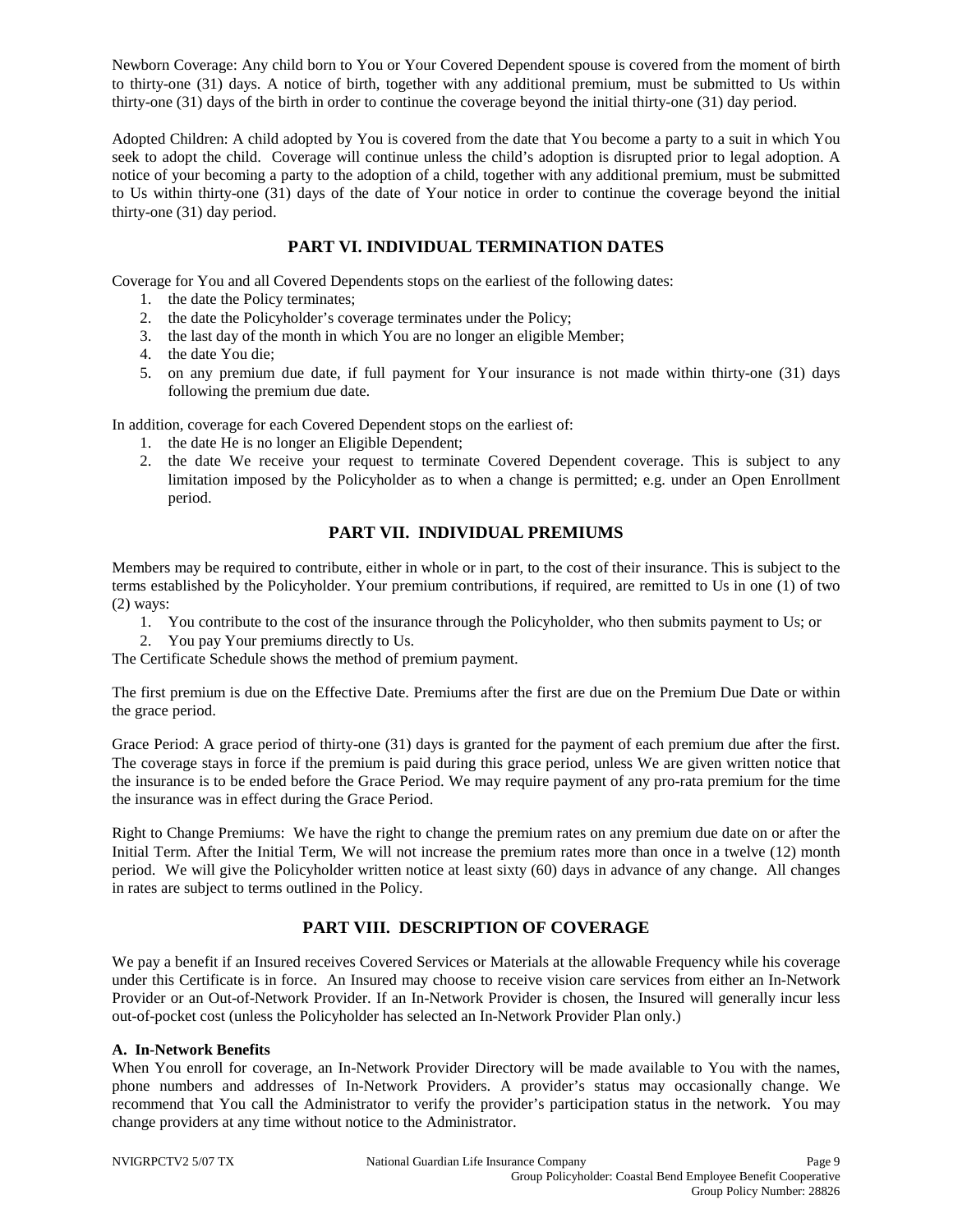When benefits are payable for Covered Services or Materials received from an In-Network Provider, We will pay the In-Network Provider directly, based on the In-Network benefits shown in the Schedule of Benefits. The Insured pays any required Co-Pay and any charges above the covered benefits to the In-Network Provider. The In-Network Provider takes care of claims submission and administrative services.

Note Exception: If you use the services of an In-Network Provider but take advantage of a sale, coupon, or other instore special, the Provider may require that you pay in full and submit Your receipt for reimbursement at the Out-of-Network reimbursement.

Limited In-Network benefits may be payable for certain add-on Materials. These items, if any, are shown in the Supplement To Schedule Of Benefits.

Both the Co-Pay and the Frequency for Covered Services or Materials are shown in the Schedule of Benefits.

## **B. Out-of-Network Benefits**

If an Insured chooses to use an Out-of-Network Provider, You must pay the provider in full for the services and materials purchased. It is your responsibility to send us a Claim by submitting the itemized invoice or receipt to us. (See the "Notice of Claim" provision.) Any Co-Pay that applies should not be paid to the Out-of-Network Providers, as it will be deducted from Us at the time the claim is processed.

When benefits are payable for Covered Services or Materials received from an Out-of-Network Provider, We will reimburse you up to the amount of Out-of-Network benefits shown in the Schedule of Benefits, less any Co-Pay.

## **C. Covered Services or Materials**

Covered Services or Materials are shown in the Schedule of Benefits. In order to be a Covered Service or Material, the services or materials must be furnished to an Insured:

- 1. To check or improve their vision condition;
- 2. Within the allowable Frequency shown in the Schedule of Benefits;
- 3. By an Ophthalmologist, Optometrist or Optician, regardless of whether such provider is an In-Network or Out-of-Network Provider.

In no event will coverage exceed the lesser of:

- 1. the actual cost incurred of the Covered Services or Materials; or
- 2. the limits of coverage shown in the Schedule of Benefits.

## **PART IX. LIMITATIONS AND EXCLUSIONS**

The Contact Lenses benefit is paid in lieu of Eyeglass Lenses and Frames. An Insured is eligible to receive benefits under the Eyeglass Lenses Benefit or the Frame benefit only after the Contact Lenses benefit Frequency has ended.

The Eyeglass Lenses benefit and the Eyeglass Frame benefit is paid in lieu of the Contact Lenses benefit. An Insured is eligible to receive benefits under the Contact Lenses benefit only after the Eyeglass Lenses benefit Frequency has ended.

Coverage for a Late Entrant or Re-Enrollee is limited to the Vision Exam benefit during the first twenty-four (24) months after such person's effective date of coverage.

#### **Exclusions**

No benefits are payable for the any of the following conditions, procedures and/or materials, unless otherwise specifically listed as a covered benefit in the Schedule of Benefits:

- 1. Replacement frames and/or lenses, except at normal intervals when covered services are otherwise available;
- 2. Plano or non-prescription lenses or sunglasses;
- 3. Orthoptics, vision training and any associated supplemental testing;
- 4. Frame cases;
- 5. Low (subnormal) vision aids or aniseikonic lenses;
- 6. Medical and surgical treatment of the eyes;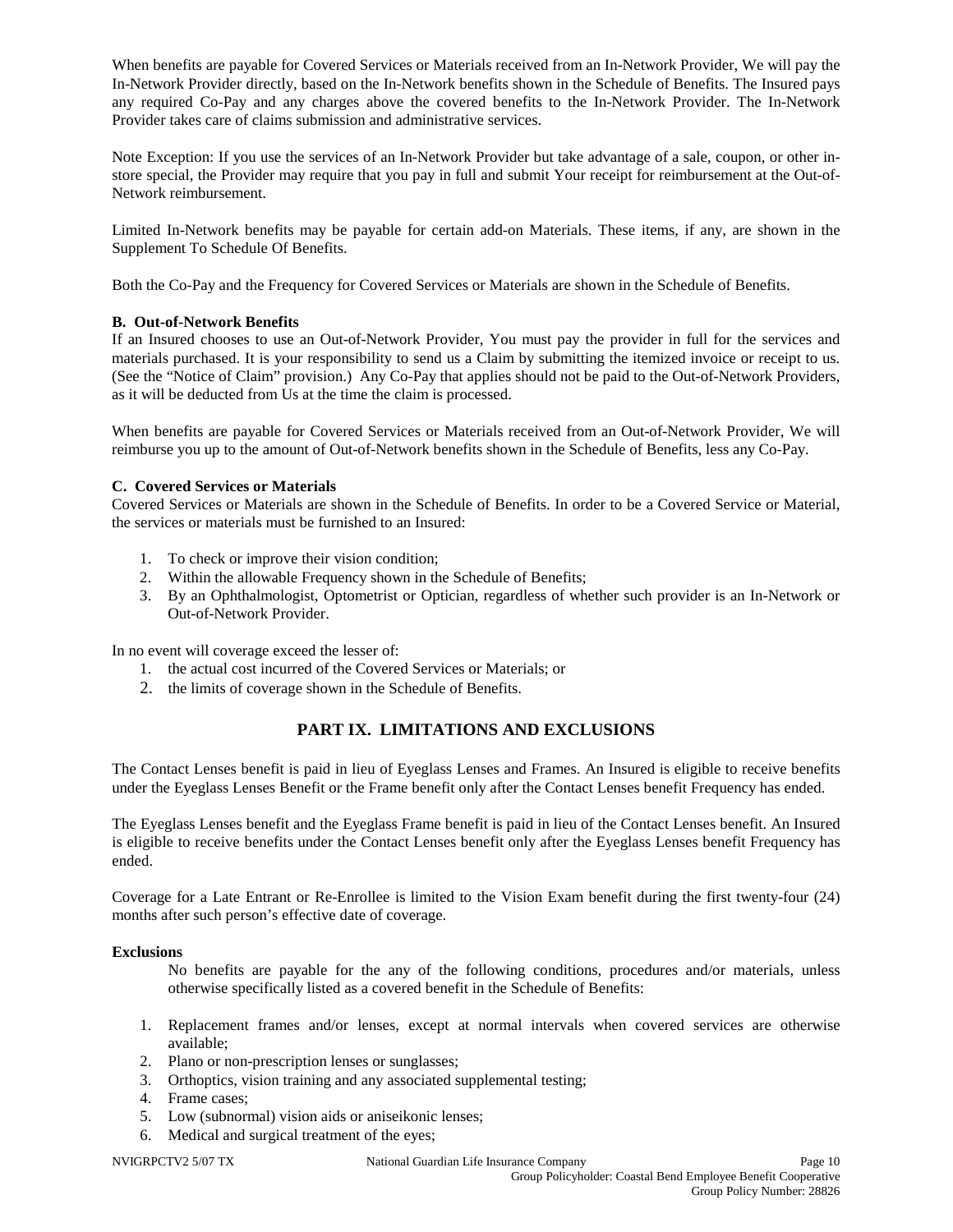- 7. Charges incurred after (a) the Policy ends; or (b) the Insured's coverage under the Policy ends, except as stated in the Policy;
- 8. Experimental or non-conventional treatment or device;
- 9. Any eye examination or corrective eyewear required by an Employer as a condition of employment;
- 10. Services and materials provided by another vision plan except in the case of Coordination of Benefits;
- 11. Services for which benefits are paid by Worker's Compensation;
- 12. Benefits provided under the employee's medical insurance except in the case of Coordination of Benefits;
- 13. Blended bifocal lenses
- 14. Groove, Drill or Notch, and Roll and Polish;
- 15. Two (2) pairs of glasses, in lieu of bifocals, trifocals or progressives;
- 16. Coating on lenses (Factory scratch coat, anti-reflective, sunglass colors, etc.)
- 17. Cosmetic items;
- 18. Faceted lenses
- 19. High-Index Lenses
- 20. Laminated Lenses
- 21. Oversize Lenses any lens with an eye size of 61mm or greater
- 22. Photochromic (Transition) lenses
- 23. Polaroid lenses
- 24. Polished bevel lenses
- 25. Polycarbonate lenses
- 26. Prism lenses
- 27. Slab-off lenses
- 28. Tints (except Pink tint #1 and #2)
- 29. Ultra-violet tint or coating
- 30. Additional cost for contact lenses over the allowance
- 31. Additional cost for a frame over the allowance
- 32. Progressive Power Lenses\*

\*Progressive Power Lens Benefit. If this type of lens is not a covered benefit under your Certificate, the Provider will apply the retail charge for standard trifocal lenses against the charge for the style of progressive lens You have selected. You pay the Provider the difference, if any, between the two (2).

## **PART X. CLAIM PROVISIONS**

#### **A. In-Network Claims**

When an Insured receives services from an In-Network Provider, the provider will handle all claims and administrative services for You. In-Network Providers submit charges directly to the Administrator. (Note the exception under Part VI.A, "In-Network Benefits.)

#### **B. Out-of-Network Claims**

In order to pay benefits for Covered Services or Materials provided by an Out-of-Network Provider, You must furnish written proof of loss. Your Claim must be sufficient to identify the Insured, the name of the Policyholder and Your Group Policy Number. Claim forms are available through the Administrator, or You may submit itemized receipts for services.

#### **C. Notice of Claim**

Written notice of claim must be given to Us within twenty (20) days after the loss starts or as soon as reasonably possible. Notice should be sent to Our Administrator at the following address:

> National Guardian Life Insurance Company c/o Superior Vision Services, Inc. P.O. Box 967 Rancho Cordova, CA 95741

#### **D. Claim Forms**

When the Administrator receives notice of Claim that does not contain all necessary information, forms for filing proof of loss will be sent to You along with a request for the missing information. If these forms are not sent within fifteen (15) days after receiving notice of claim, You will meet the proof of loss requirements if the Administrator is given written proof of the nature and extent of the loss within the time stated in the Proof of Loss provision.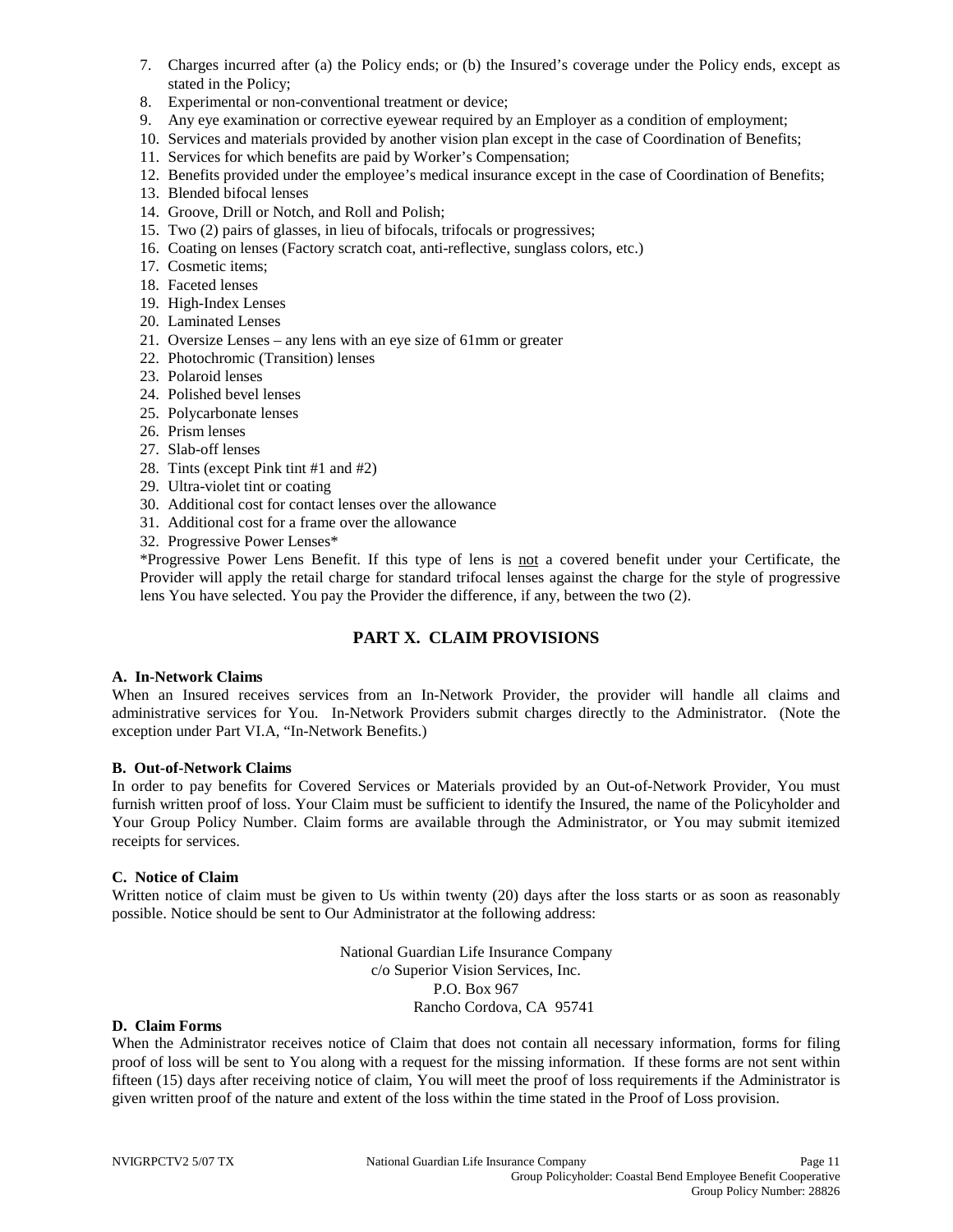#### **E. Proof Of Loss**

Written proof of loss must be given to the Administrator within ninety (90) days after the loss begins. We will not deny nor reduce any claim if it was not reasonably possible to give proof of loss in the time required. In any event, proof must be given to the Administrator within one (1) year after it is due, unless You are legally incapable of doing so.

#### **F. Payment Of Claims**

Benefits will be paid within thirty (30) days after our Administrator receives written proof of loss. Benefits will be paid to You unless an Assignment of Benefits has been requested by the Insured. Benefits due and unpaid at Your death will be paid to Your estate. Any payment made by Us in good faith pursuant to this provision will fully release Us to the extent of such payment.

#### **G. Time of Payment of Claims**

Benefits payable under this Policy will be paid immediately upon Our receipt of written proof of loss.

#### **H. Overpayments**

If we pay a benefit and it is later shown that a lesser amount should have been paid, We will be entitled to a refund of the excess. This applies to payments made to You, to a Covered Dependent, or to the provider of the Covered Services or Materials.

## **PART XI. COORDINATION OF BENEFITS (COB)**

This provision applies when an Insured has vision coverage under more than one Plan, as defined below. The benefits payable between the Plans will be coordinated.

#### **A. DEFINITIONS RELATED TO COB**

- 1. **Allowable Expense:** An expense that is considered a covered charge, at least in part, by one or more of the Plans. When a Plan provides benefits by services, reasonable cash value of each service will be treated as both an Allowable Expense and a benefit paid.
- 2. **Coordination of Benefits:** Taking other Plans into account when We pay benefits.
- 3. **Plan:** Any plan, including this one that provides benefits or services for vision services on either a group or individual basis. "Plan" includes group and blanket insurance and self-insured and prepaid plans. It includes government plans, plans required or provided by statute (except Medicaid), and no fault insurance (when allowed by law). "Plan" shall be treated separately for that part of a plan that reserves the right to coordinate with benefits or services of other plans and that part which does not.
- 4. **Primary Plan**: The Plan that, according to the rules for the Order of Benefit Determination, pays benefits before all other Plans.

#### **B. BENEFIT COORDINATION**

Benefits will be adjusted so that the total payment under all Plans is no more than 100 percent of the Insured's Allowable Expense. In no event will total benefits paid exceed the total payable in the absence of COB.

If an Insured's benefits paid under this Plan are reduced due to COB, each benefit will be reduced proportionately. Only the amount of any benefit actually paid will be charged against any applicable benefit maximum.

#### **C. THE ORDER OF BENEFIT DETERMINATION**

- 1. When this is the Primary Plan, We will pay benefits as if there were no other Plans.
- 2. When a person is covered by a Plan without a COB provision, the Plan without the provision will be the Primary Plan.
- 3. When a person is covered by more than one Plan with a COB provision, the order of benefit payment is as follows:
	- **a. Non-dependent/Dependent.** A Plan that covers a person other than as a dependent will pay before a Plan that covers that person as a dependent.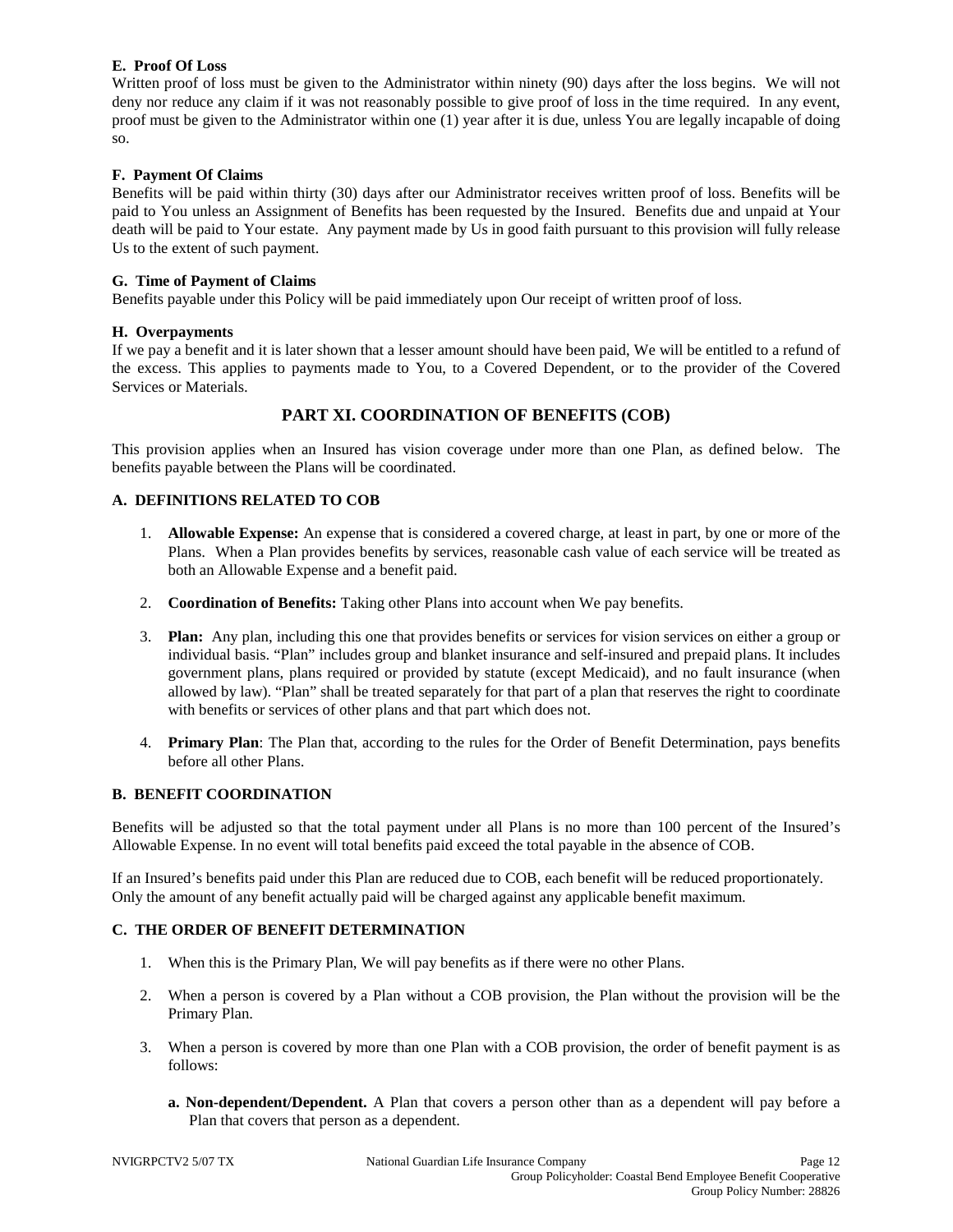- **b**. **Dependent Child/Parents Not Separated or Divorced**. For a dependent child, the Plan of the parent whose birthday occurs first in the Calendar Year will pay benefits first. If both parents have the same birthday, the Plan that has covered the dependent child for the longer period will pay first. If the other Plan uses gender to determine which Plan pays first, We will also use that basis.
- **c. Dependent Child/Separated or Divorced Parents**. If two or more Plans cover a person as a Dependent of separated or divorced parents, benefits for the child are determined in the following order:
- i. The Plan of the parent who has responsibility for providing insurance as determined by a court order;
- ii. The Plan of the parent with custody of the child;
- iii. The Plan of the spouse of the parent with custody; and
- iv. The Plan of the parent without custody of the child.
- **d. Dependent Child/Joint Custody**: If the joint custody court decree does not specifically state which parent is responsible for the child's medical expenses, the rules as shown for Dependent Child/Parents Not Separated or Divorced shall apply.
- **e. Active/Inactive Employee.** The Plan which covers the person as an employee who is neither laid off nor retired (or as that employee's dependent) is Primary over the Plan which covers that person as a laid off or retired employee. If the other Plan does not have this rule, and as a result, the Plans do not agree on the order of benefits, this rule is ignored.
- **f. Longer/Shorter Length of Coverage**. When an order of payment is not established by the above, the Plan that has covered the person for the longer period of time will pay first.

#### **D. Right to Receive and Release Needed Information**

We may release to, or obtain from, any other insurance company, organization or person information necessary for COB. This will not require the consent of, or notice to You or any claimant. You are required to give Us information necessary for COB.

#### **E. Right to Make Payments To Another Plan**

COB may result in payments made by another Plan that should have been made by Us. We have the right to pay such other Plan all amounts it paid which would otherwise have been paid by Us. Amounts so paid will be treated as benefits paid under this Plan. We will be discharged from liability to the extent of such payments.

## **F. Right to Recovery**

COB may result in overpayments by Us. We have the right to recover any excess amounts paid from any person, insurance company or other organization to whom, or for whom, payments were made.

#### **PART XII. GRIEVANCE PROCEDURE**

If a claim for benefits is wholly or partially denied, the Insured will be notified in writing of such denial and of his right to file a grievance and the procedure to follow. The notice of denial will state the specific reason for the denial of benefits. Within sixty (60) days of receipt of such written notice an Insured may file a grievance and make a written request for review to:

> National Guardian Life Insurance Company c/o Superior Vision Services, Inc. P.O. Box 967 Rancho Cordova, CA 95741

We will resolve the grievance within thirty (30) calendar days of receiving it. If We are unable to resolve the grievance within that period, the time period may be extended another thirty (30) calendar days if We notify in writing the person who filed the grievance. The notice will include advice as to when resolution of the grievance can be expected and the reason why additional time is needed.

The Insured or someone on his/her behalf also has the right to appear in person before Our grievance committee to present written or oral information and to question those people responsible for making the determination that